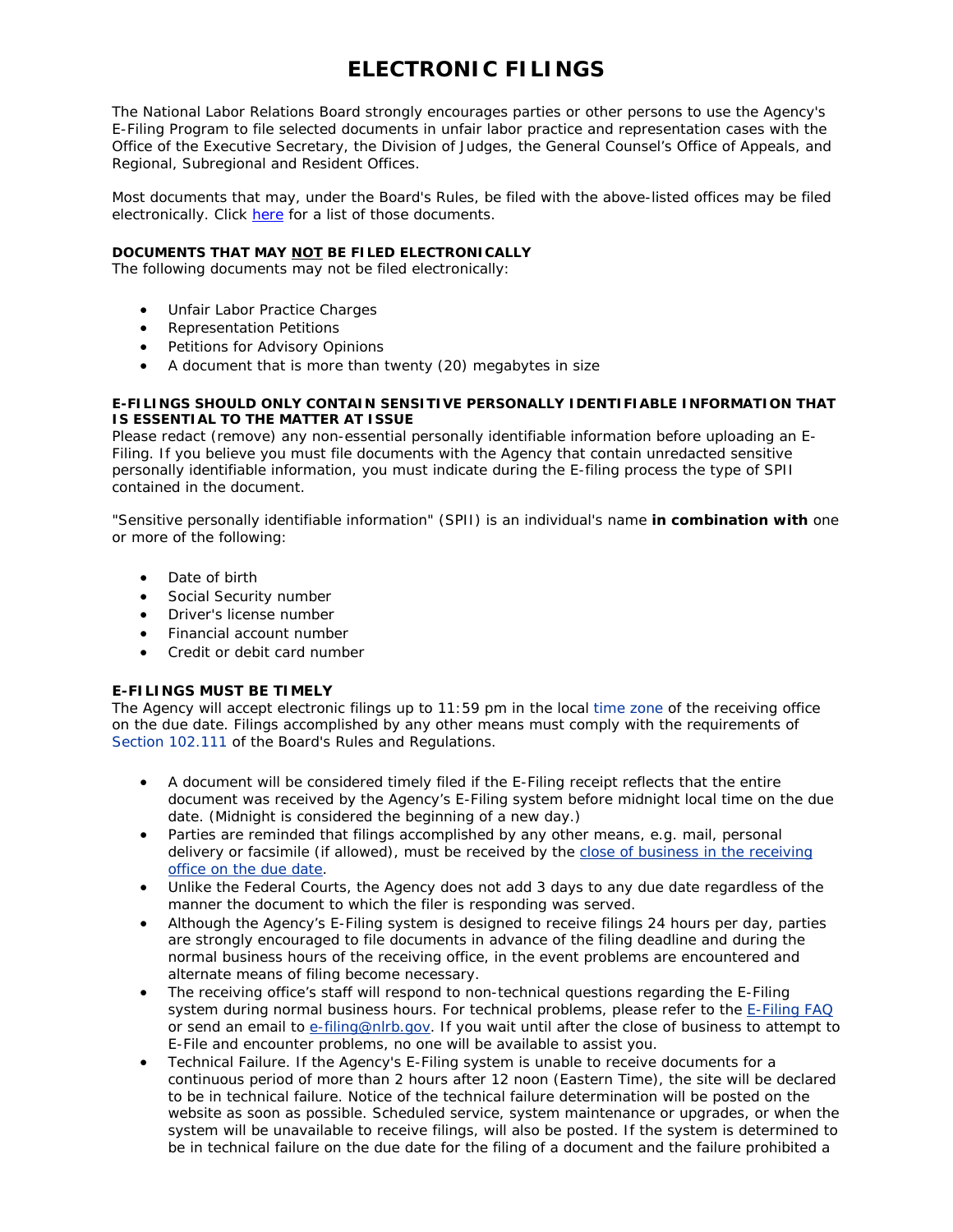party from E-Filing, the document must be filed by 5:00 p.m. (Eastern Time) on the next business day.

- User Problems. Problems with a user's telephone lines, internet service provider, hardware, or software; user problems in understanding or following the E-Filing instructions; or rejection of a document because it contains a virus do not constitute a technical failure and will not excuse an untimely filing. A filer who cannot E-File a document because of any of these user problems must file conventionally and timely. The Agency's offices have no lobby facilities for filing after the close of business. Thus, a user who waits until after close of business on the due date to attempt to E-File does so at his/her peril. If you are unsure whether the problem is a technical failure or a user problem, assume it is a user problem.
- If a timely, conventional filing is impossible because a user problem developed after close of business on the due date, the user should attempt to E-File using another computer with internet access, such as another computer in the office, a home computer, a computer at a public library, or a computer at a commercial business service center.

## **ELECTRONIC FILING IS A THREE-STEP PROCESS**

Electronic filing is not complete until you have finished all three steps of the process: (1) entering your data and uploading your document(s); (2) reviewing and confirming your submission; and (3) receiving your receipt with confirmation number.

## **PREFERRED DOCUMENT FORMAT IS PDF**

The preferred format for submitting documents by E-Filing is Adobe's Portable Document Format (\*.pdf). However, in order to make the Agency's E-Filing system more widely available to the public, persons who do not have the ability to submit documents in PDF format may submit documents in Microsoft Word format (\*.doc). Persons who do not have the ability to submit documents in either PDF or Microsoft Word format may submit documents in simple text format (\*.txt). Regardless of the format, all documents E-Filed with the Agency must be submitted in a "read-only" state.

# **FILING OF ANSWER TO A COMPLAINT OR COMPLIANCE SPECIFICATION**

For any Answer to a Complaint or Compliance Specification, the document being filed electronically should be in a pdf format, as described above, that includes the signature of counsel or non-attorney representative for represented parties or the signature of the party if not represented. However, if the electronic version of an Answer to a Complaint or a Compliance Specification is not in a pdf format that includes the required signature, then the original answer containing the required signature must be submitted to the Regional, Subregional or Resident Office by traditional means within three (3) business days after the date of electronic filing. Please note that answers to complaints and compliance specifications are filed only with the Regional, Subregional, or Resident Offices.

#### **DOCUMENTS MUST BE VIRUS-FREE**

You are responsible for taking all reasonable steps to prevent sending any material to the Agency that contains computer viruses. All submissions using this E-Filing Form will be scanned for viruses. Any submission that contains a virus will automatically be deleted by the Agency's computer system and thus will not be processed. Rejection of a filing because it contains a virus will not excuse a late filing and is considered to be a user problem, not a technical failure as defined herein.

#### **FILING ADDITIONAL COPIES IS NOT REQUIRED**

You are not required to file multiple copies of documents that you file electronically.

## **DOCUMENTS MUST BE COMPLETE**

Any document submitted electronically to the Agency must be complete. Any attachments must be converted into electronic form and included as part of the document. No attachments may be filed (either electronically or by service of hardcopy) separately from the electronic document under any circumstances. Exception: Position statements or documentary evidence submitted to a Regional Office during an unfair labor practice investigation or documents relating to appeals pending before the Office of Appeals may be filed as separate attachments.

#### **CERTAIN DOCUMENTS MUST INCLUDE STATEMENT OF SERVICE**

All documents submitted to the Agency electronically, which under the Board's Rules and Regulations must be served on other parties to the case, must include a statement of service showing how that document was served on other parties in accordance with the service requirements of [Section](http://www.nlrb.gov/sites/default/files/documents/254/part102.pdf#page=59)  [102.114\(i\)](http://www.nlrb.gov/sites/default/files/documents/254/part102.pdf#page=59) of the Board's Rules and Regulations. This rule provides: "In the event the document being filed electronically is required to be served on another party to a proceeding, the other party shall be served by electronic mail (email), if possible. If the other party does not have the ability to receive electronic service, the other party shall be notified by telephone of the substance of the transmitted